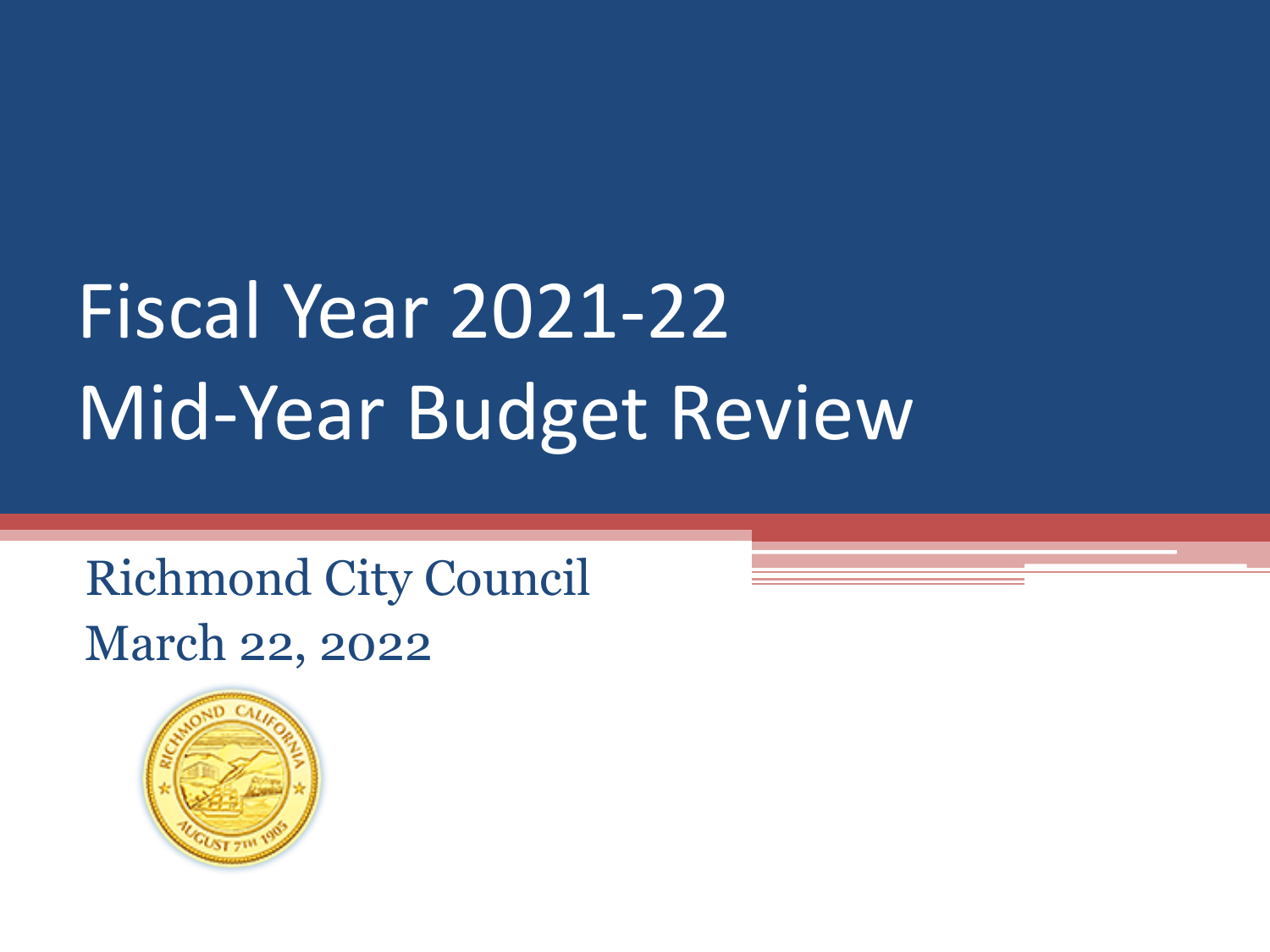## **Recommended Action**

REVIEW the Fiscal Year 2021-2022 operating and capital improvement budgets at mid-year; and ADOPT a resolution approving the proposed Fiscal Year 2021-2022 budget adjustments.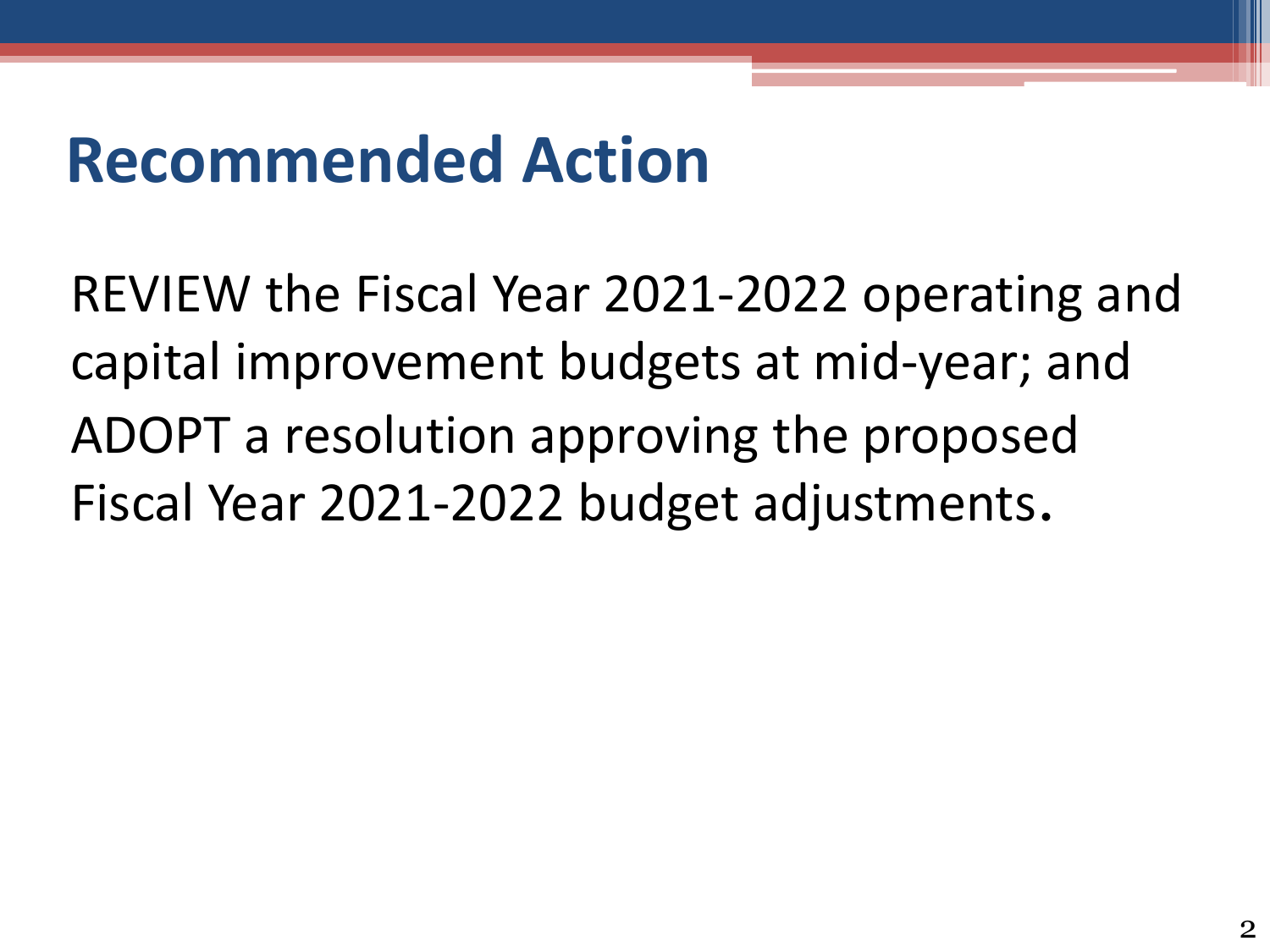## **FY 2021-22 Mid-Year Overview**

- Background and Accomplishments
- Council Questions (March 1, 2022)
- FY 21-22 Mid-Year Highlights
	- General Fund Revenues and Expenditures
	- Position Controls, Listing, Recruitments
	- Non-General Fund
	- Capital Improvement Project (CIP)
	- American Rescue Plan Act (ARPA)
	- Reimagining Public Safety
- Opportunities for Input and Future Priorities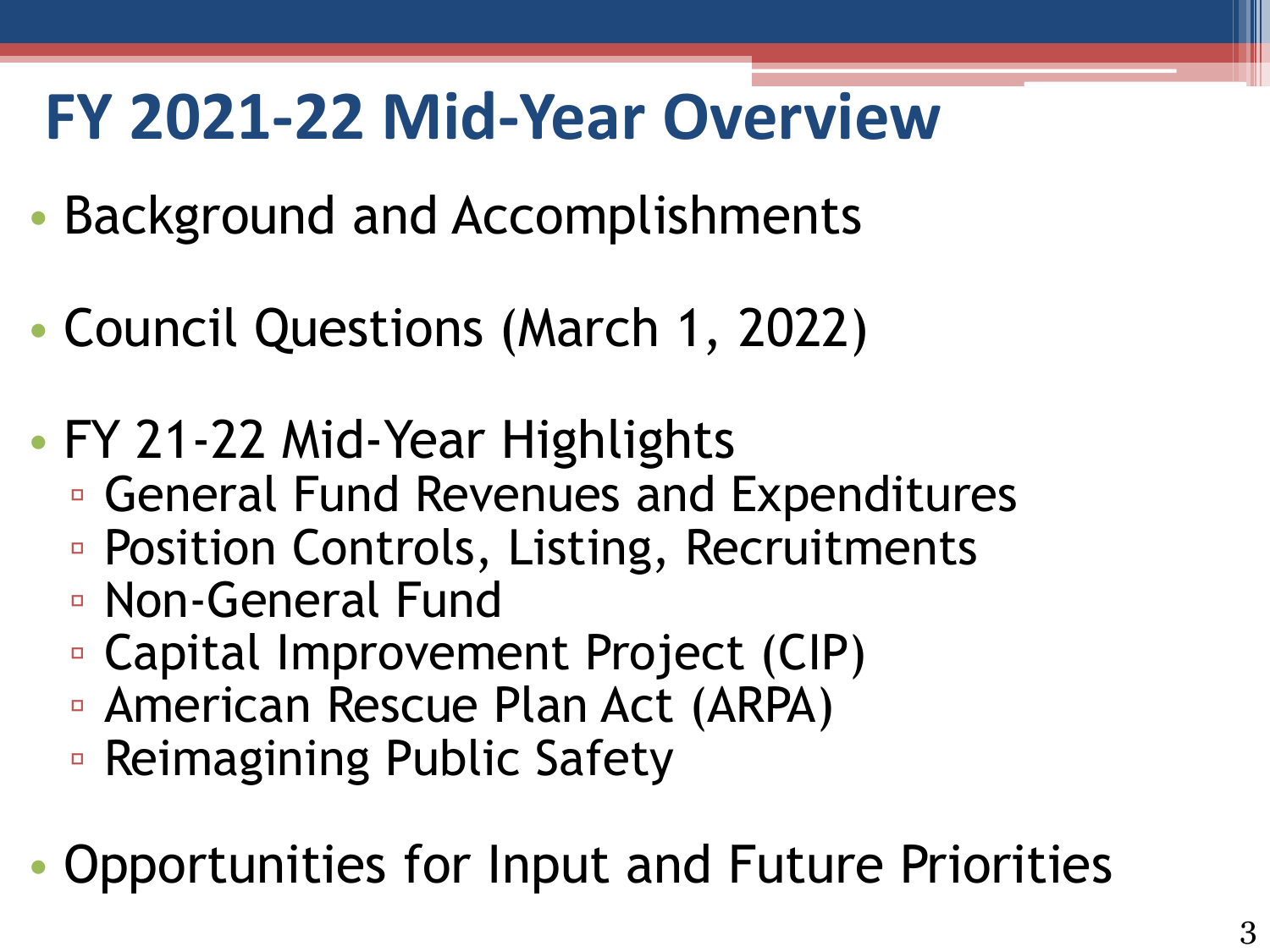## **Background**

- Snapshot in time of the current fiscal year
- Determine if budget adjustments are needed
	- Actuals
	- Revised projections
- Incorporate prior council decisions (July-December 2021)
- Update baseline for FY2022-23 budget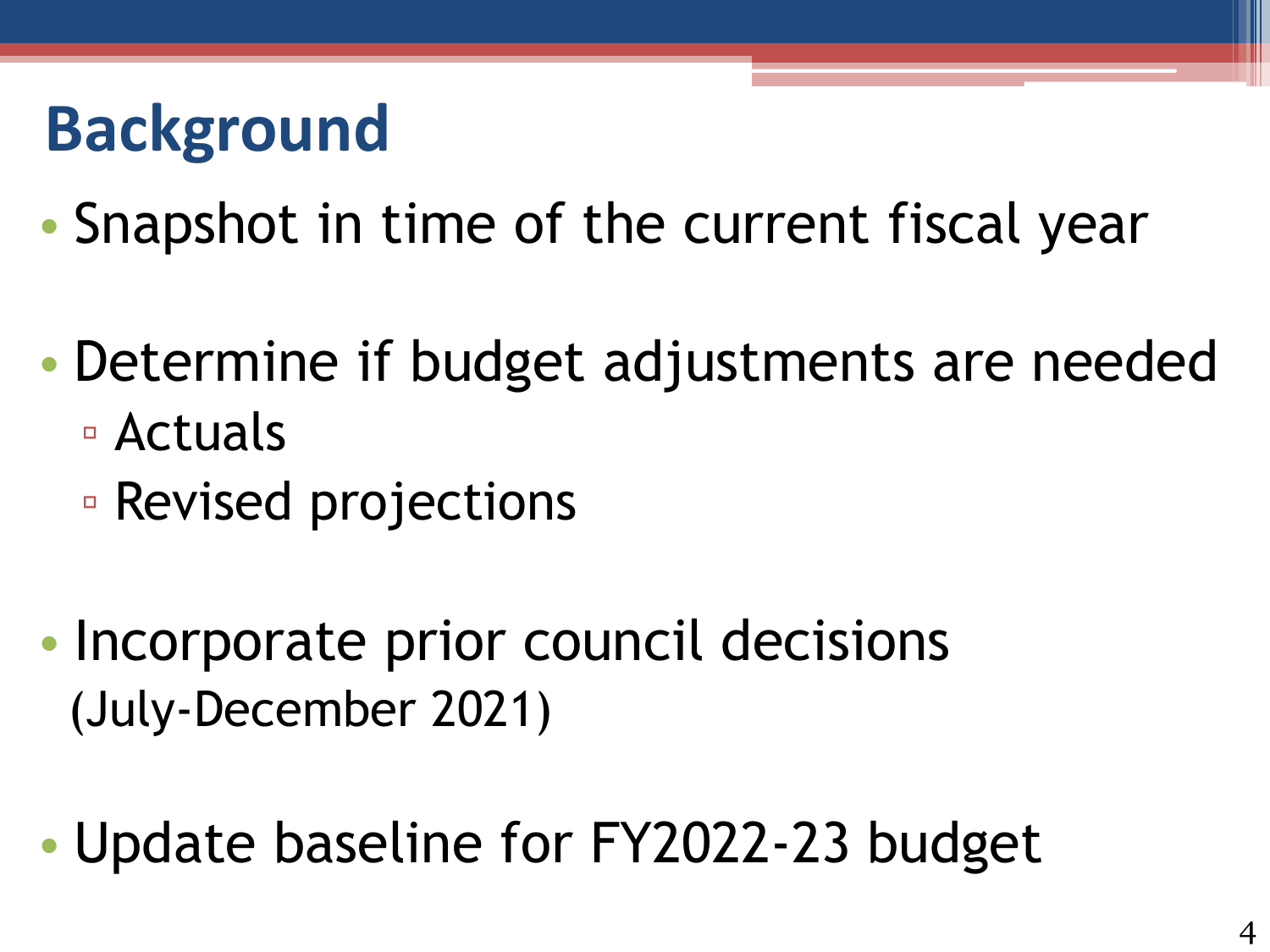## **Background**

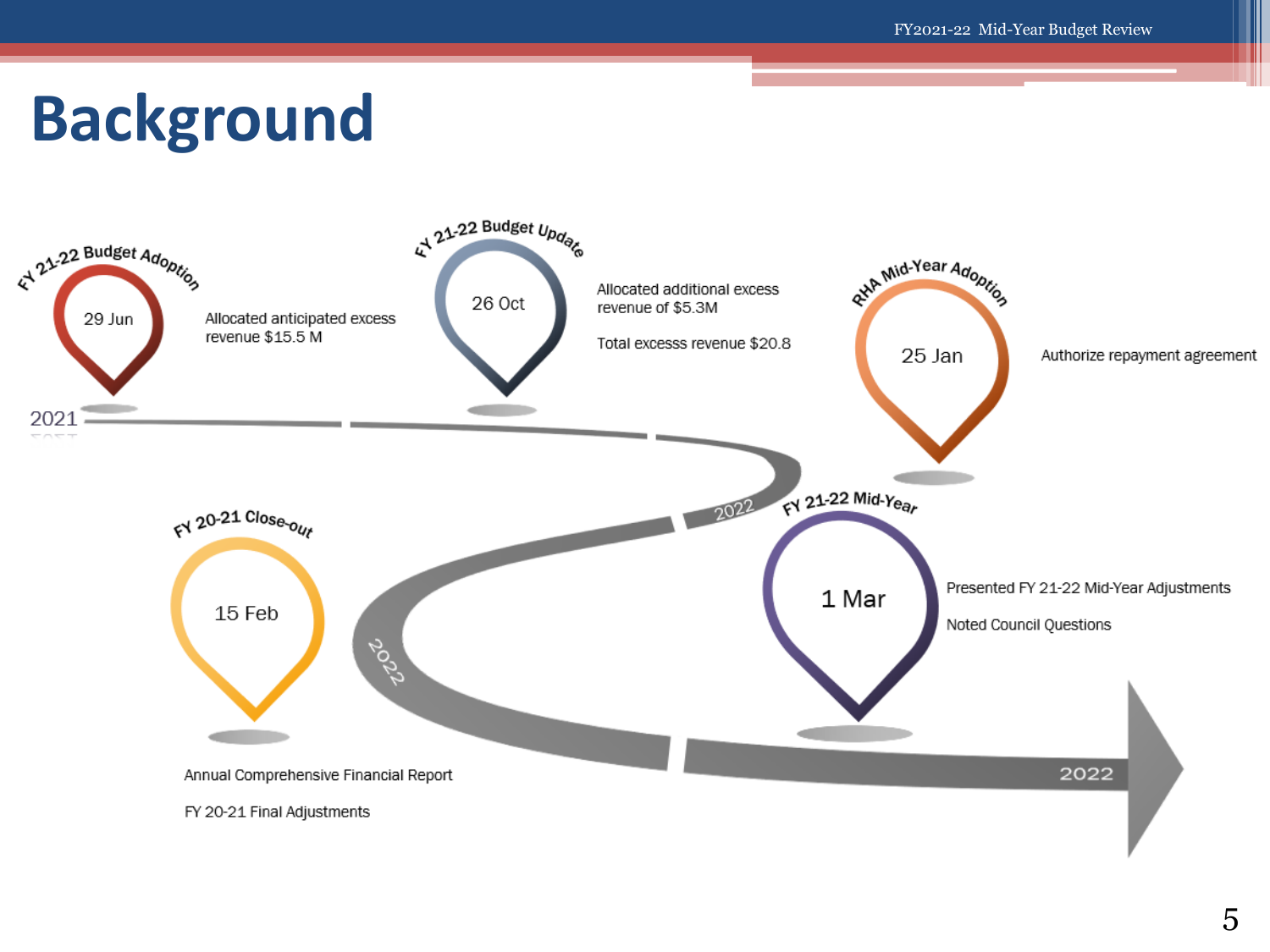#### **Accomplishments** City-Wide Cleanup / I ♥ Richmond Submitted Grants – Interdepartmental Teamwork

## \$15,548,400

| <b>Grant Name</b>                                                    | <b>Amount</b> | Department(s)                                                                                                   | <b>Proposed Uses</b>                                                                                                                                                                                                                                                                                                                  |
|----------------------------------------------------------------------|---------------|-----------------------------------------------------------------------------------------------------------------|---------------------------------------------------------------------------------------------------------------------------------------------------------------------------------------------------------------------------------------------------------------------------------------------------------------------------------------|
| <b>IClean California</b><br>ocal Grant Program<br>(CalTrans)         | \$5 Million   | <b>Community Development -</b><br><b>Community Services</b><br>Public Works,<br><b>CMO Economic Development</b> | Boorman Park Clean-up, 7th Street improvements, and<br>I ♥ Richmond (Neighborhood dumpster days and Clean-ups)                                                                                                                                                                                                                        |
| Clean California<br>ocal Grant Program<br>(CalTrans)                 | \$5 Million   | <b>Community Development -</b><br><b>Community Services</b><br>Public Works,<br><b>CMO Economic Development</b> | Construct pedestrian-friendly street -- Yellow Brick Road<br>Project (YBR) -- infrastructure, add plants and trees, human-<br>scale street lighting, litter abatement facilities, wayfinding and<br>placemaking signage. Connect two Pogo Park site and<br>provide access to all 15,000 Iron Triangle residents                       |
| <b>Governor's Grant to Tackle</b><br>Local Encampments               | \$4.8 Million | <b>Community Development</b><br><b>Richmond Police Department</b>                                               | Encampment Resolution Funding (ERF) will focus on the<br>Castro Street vehicle encampment. The effort will be a<br>stepped approach to address the myriad needs of the 100+<br>people living at the Castro encampment with evidence-based<br>clinical case management and intensive social service and<br>housing navigation support. |
| CalRecycle SB 1383 Local<br>Assistance Grant                         | \$145,000     | <b>CMO Economic Development</b>                                                                                 | Provide the City of Richmond with financial support to<br>implement and comply with SB 1383                                                                                                                                                                                                                                           |
| CalRecycle Solid Waste<br>Disposal and Site<br><b>Cleanup Grants</b> | \$400,000     | -CMO Economic Development<br><b>Public Works</b>                                                                | Fund illegal dumping clean-up, deterrent installation, and<br>neighborhood dumpster days                                                                                                                                                                                                                                              |
| <b>Saris Foundation Bike</b><br>Parks Program                        | \$25,000      | Dirt World<br><b>Public Works</b>                                                                               | Renovate the BMX track and two pump tracks along<br>Greenway                                                                                                                                                                                                                                                                          |
| Transportation<br>Development Act (TDA3)                             | \$178,400     | <b>Public Works</b>                                                                                             | Richmond Ferry to Bridge Bicycle & Pedestrian Network<br>16<br>Improvements Project                                                                                                                                                                                                                                                   |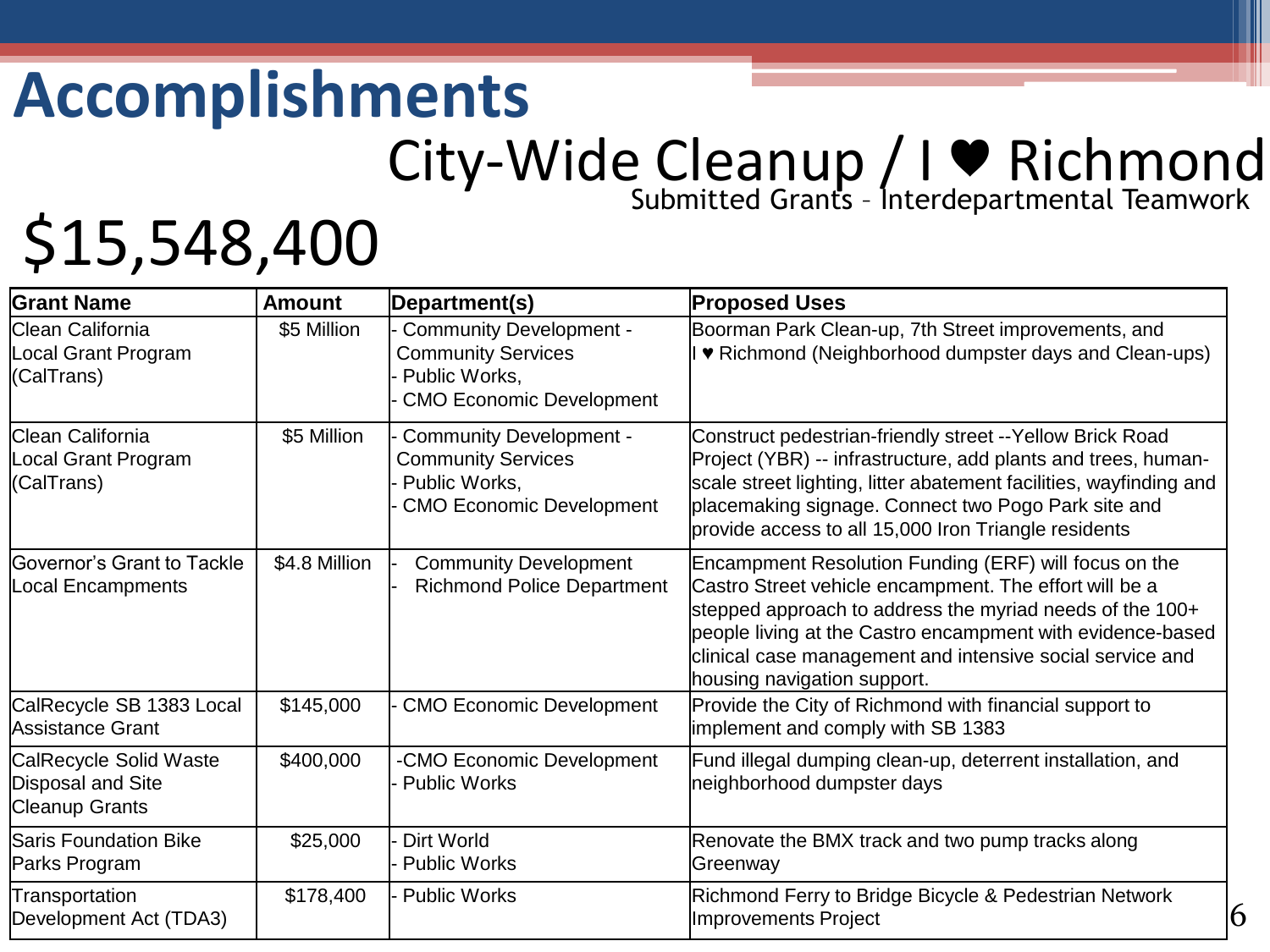## **Accomplishments**

## Human Resources: Staffing and Hiring

- Improved Job Opportunities Website
- **Recruitments**
- $\checkmark$  Deputy Director of Community Services E & T started January
- $\checkmark$  10 Positions Added to Office of Neighborhood Safety (ONS) approved January
- $\checkmark$  New Interim Deputy Director of Library & Recruitment for Permanent Position Underway, January
- $\checkmark$  Budget Administrator started February
- Senior Business Assistance Officer started February
- ✓ Accounting Manager started March

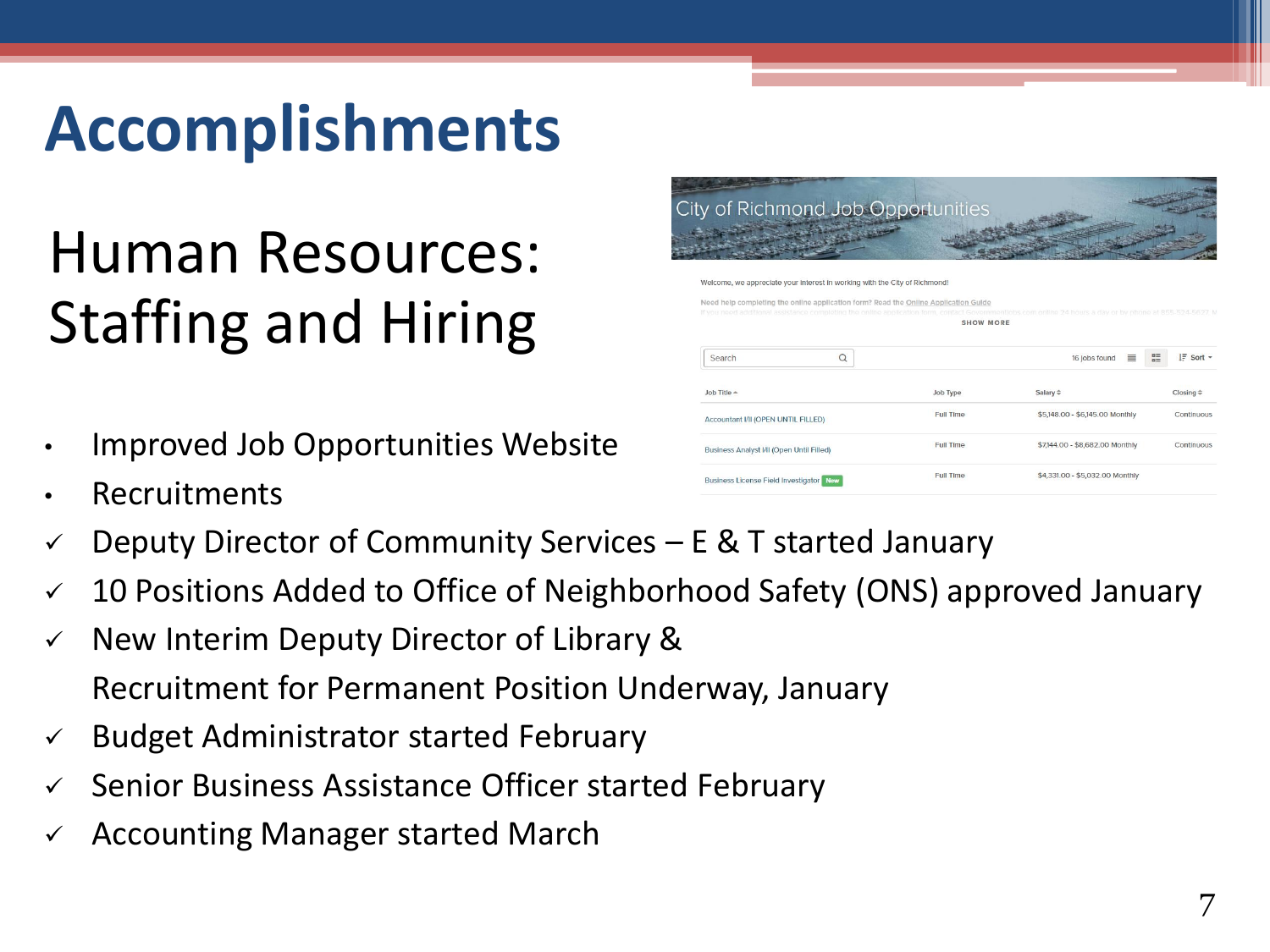# Council Questions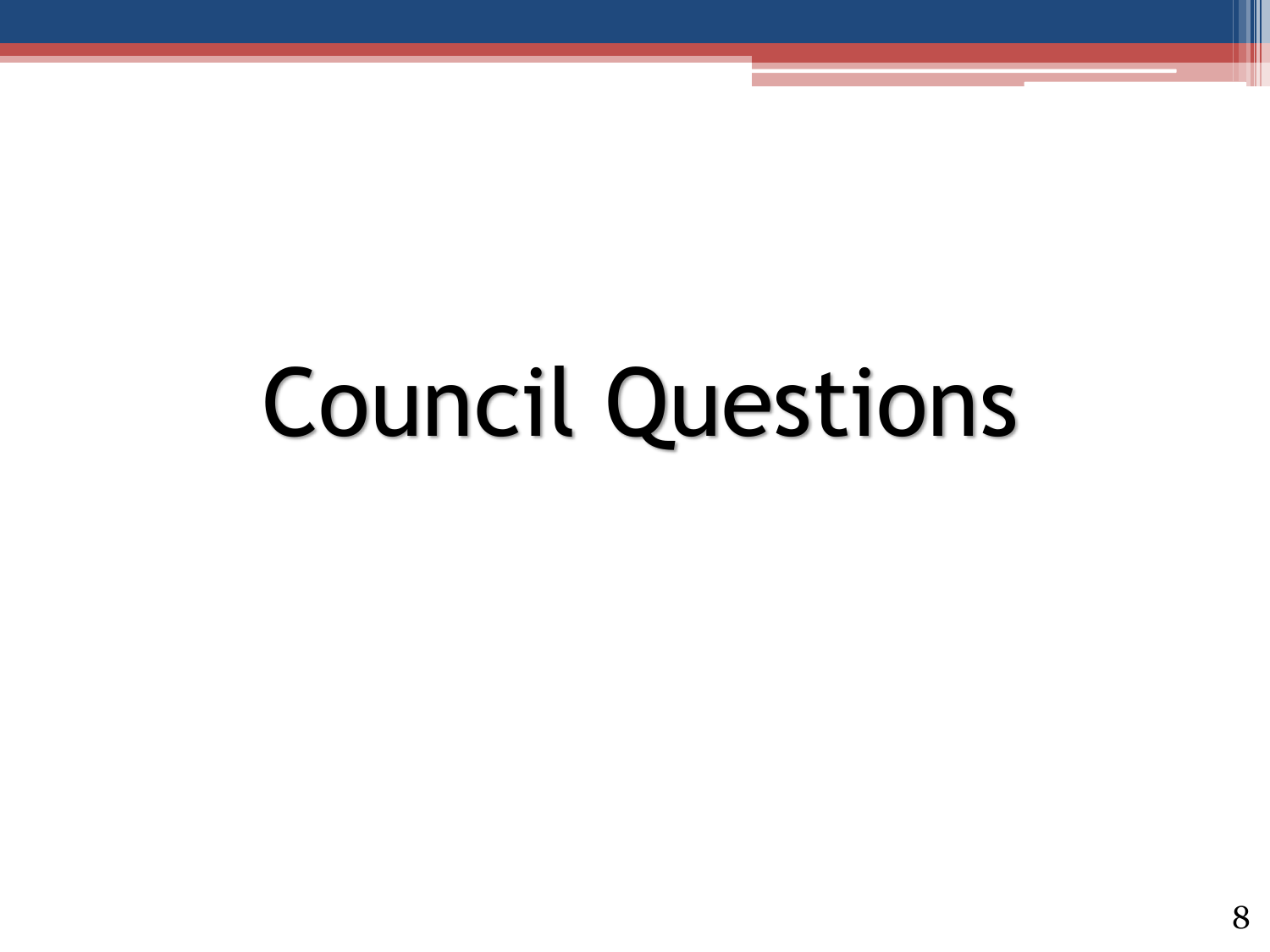#### **1. What reasoning did the County Assessor provide regarding the reduced assessed valuation of the Chevron Refinery?**

- Richmond Chevron Refinery was assessed at approximately:
	- \$3.0 billion in FY 2020-2021
	- \$2.7 billion in FY 2021-2022
- According to the Assessor's Office, the decrease in valuation for the Richmond Chevron Refinery was caused by the following factors:
	- Poor economy during 2020 caused by the pandemic
	- Refinery's production of fuels was severely reduced
	- Lower refinery values in general using other indicators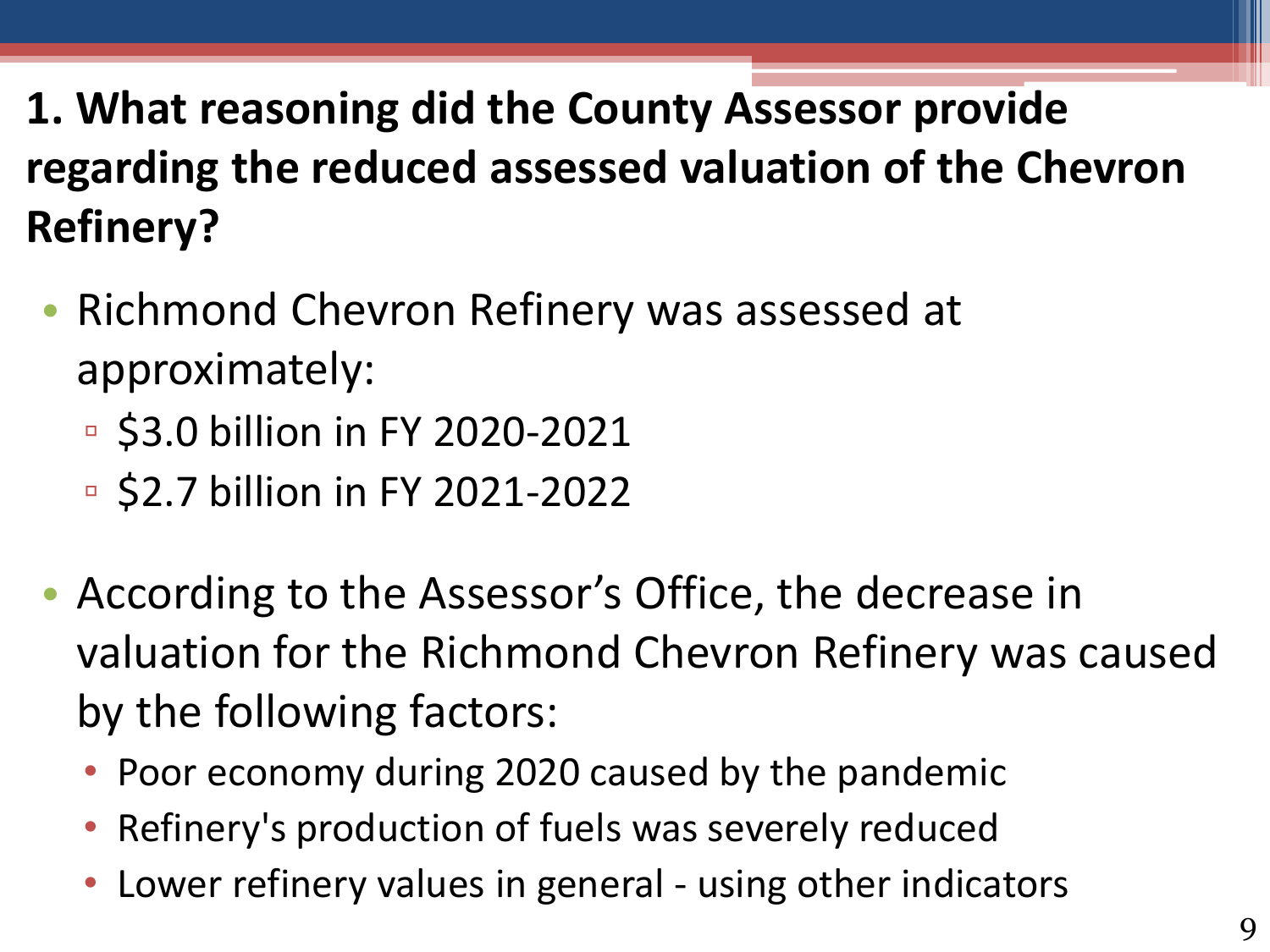#### **2. Where will money or funding come from to balance or close the budget gap?**

#### **PROPOSED FY 2021-22 BUDGET March 22, 2022**

| <b>Revenues</b>              | 192,005,339   |
|------------------------------|---------------|
| <b>Expenditures</b>          | 195, 129, 609 |
| <b>Gap Surplus/(Deficit)</b> | (3, 124, 270) |
| FY20-21 Budget Set-Asides    | 5,529,000     |
| <b>Net Surplus/(Deficit)</b> | 2,404,729     |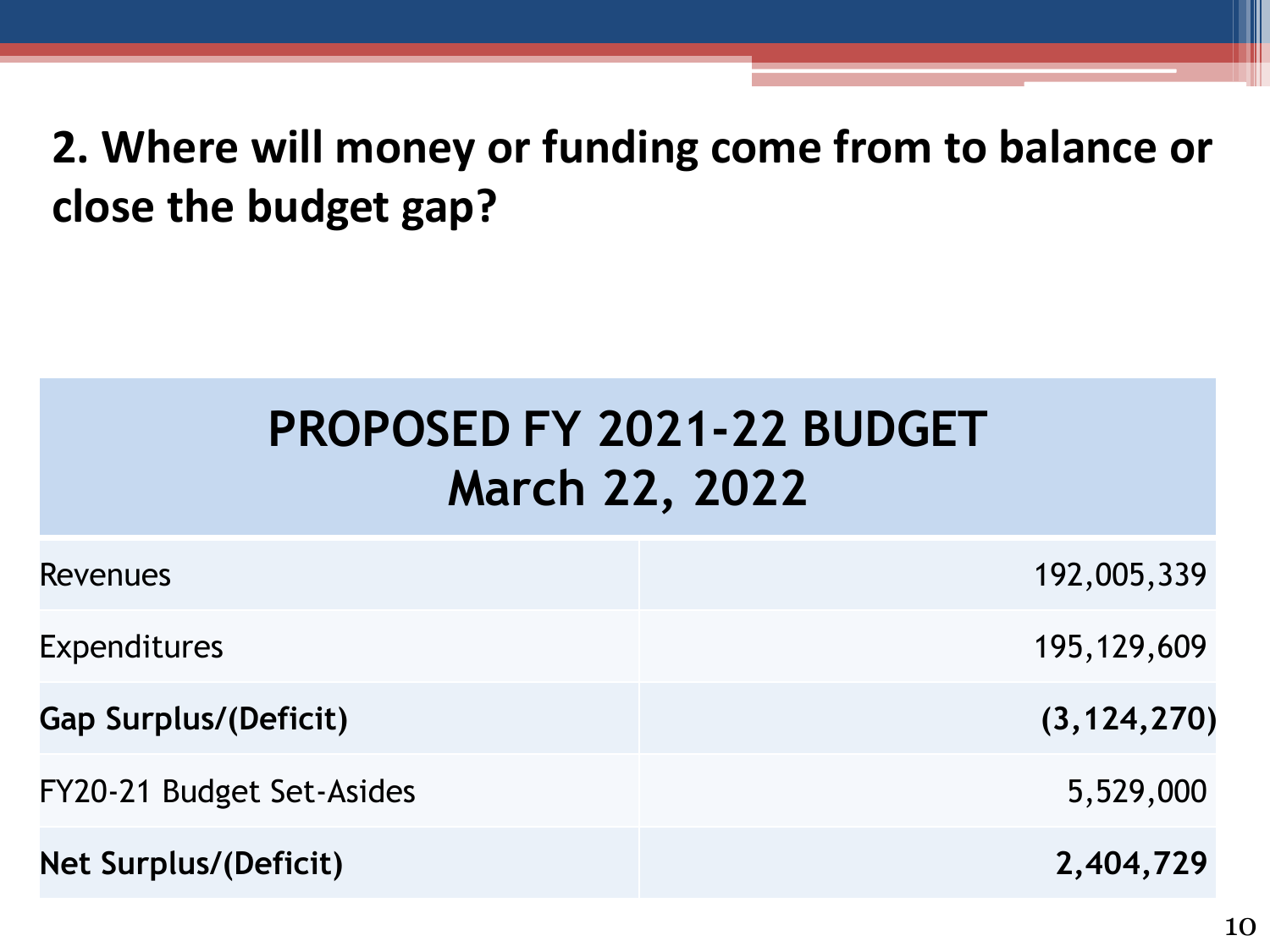|                                                                         | $\mathbf{A}$                         | B                             | C                                                                       | D                                                      | E                                                                       | F                                                                     |
|-------------------------------------------------------------------------|--------------------------------------|-------------------------------|-------------------------------------------------------------------------|--------------------------------------------------------|-------------------------------------------------------------------------|-----------------------------------------------------------------------|
| <b>Intended Uses of the Set-</b><br><b>Asides from FY2020-21 Excess</b> | Projected<br><b>Jun. 29,</b><br>2021 | Projected<br>Oct. 26,<br>2021 | Projected<br><b>Total</b><br><b>June 29,</b><br>2021 & Oct.<br>26, 2021 | FY 2020-21<br><b>Fiscal Close,</b><br>Feb. 15,<br>2022 | <b>Unavailable</b><br><b>Set-Asides</b><br>for FY21-22<br><b>Budget</b> | <b>Available</b><br><b>Set-Asides</b><br>for FY21-22<br><b>Budget</b> |
| <b>Reimagining Public Safety</b>                                        | 1,300,000                            |                               | 1,300,000                                                               | 1,300,000                                              |                                                                         | 1,300,000                                                             |
| <b>Community Facility</b><br>Improvements                               | 1,700,000                            |                               | 1,700,000                                                               | 1,700,000                                              |                                                                         | 1,700,000                                                             |
| Staff Compensation - One<br><b>Time Payment</b>                         | 2,300,000                            |                               | 2,300,000                                                               | 2,300,000                                              |                                                                         | 2,300,000                                                             |
| <b>Additional GF Expenditures</b>                                       |                                      | 229,000                       | 229,000                                                                 | 229,000                                                |                                                                         | 229,000                                                               |
| <b>Set Asides to Balance FY2021-</b><br>22 Budget                       | 5,300,000                            |                               | 5,529,000                                                               | 5,529,000                                              |                                                                         | 5,529,000                                                             |
| Attain 14.3% Reserve Level                                              | 4,219,567                            |                               | 4,219,567                                                               | N/A                                                    |                                                                         |                                                                       |
| <b>Reduce RHA liability</b>                                             | 3,000,000                            | 3,128,968                     | 6,128,968                                                               | 10,442,853                                             | 10,442,853                                                              |                                                                       |
| Set aside for Reserves                                                  | 3,000,000                            |                               | 3,000,000                                                               | 2,938,811                                              | 2,938,811                                                               |                                                                       |
| Set aside for possible Measure<br>U shortfall                           |                                      | 2,000,000                     | 2,000,000                                                               | 2,000,000                                              | 2,000,000                                                               |                                                                       |
| <b>Total Approved Uses:</b>                                             | 15,519,567                           | 5,357,968                     | 20,877,535                                                              | 20,910,664                                             | 15,381,664                                                              | 5,529,000                                                             |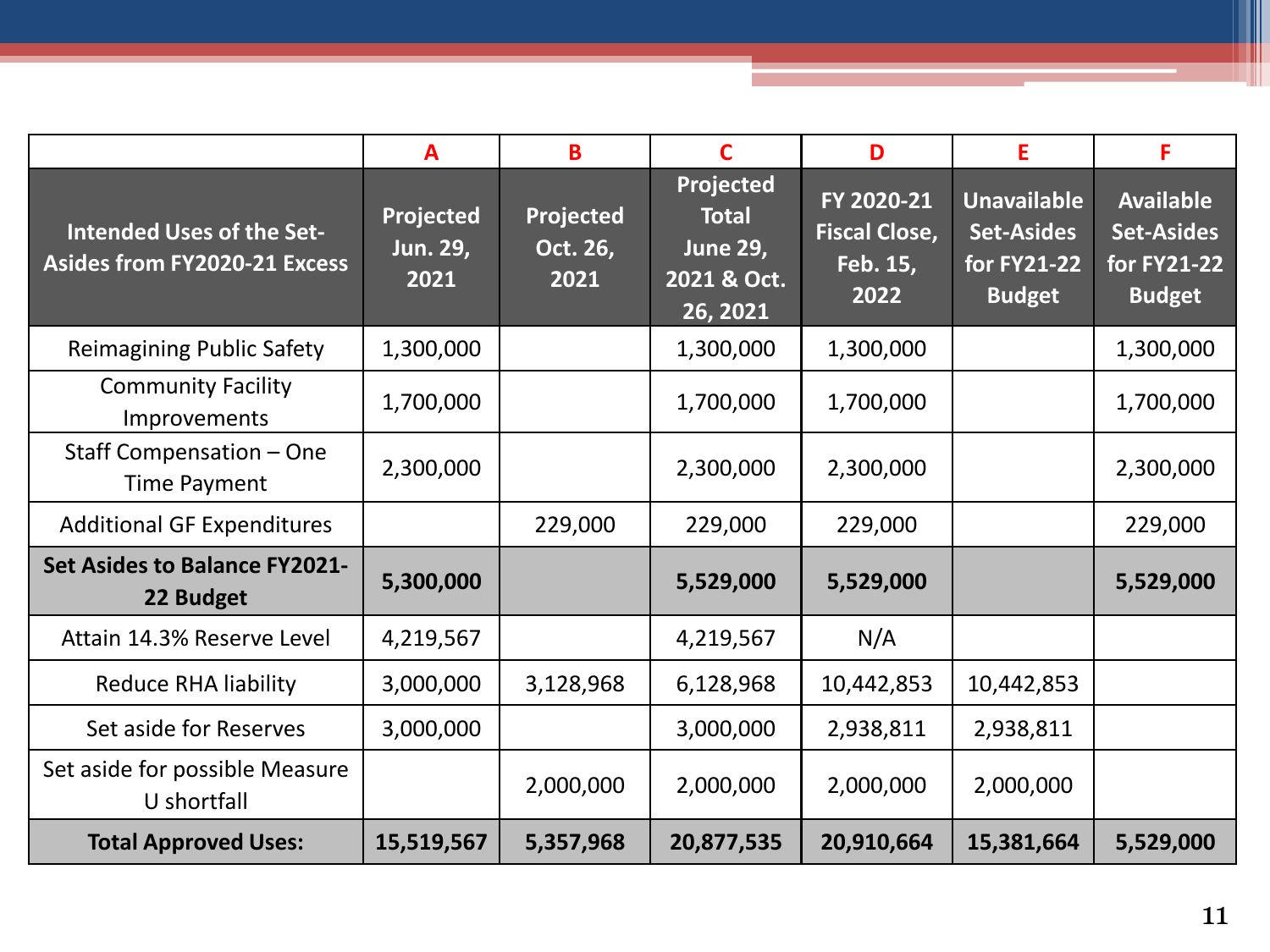#### **3. Council did not approve the use of \$4.2 million to write-off the Richmond Housing Authority (RHA) liability. The previous direction provided by Council was that this amount should be used for reserves. Please advise?**

Council previously approved \$6.1 million to write-off the RHA debt

 $\overline{5}$  \$3M on 6/29/21 and \$3.1M on 10/26/21

Per City Auditor, the City needed to write-off as uncollectable a total of \$10.4 million from the Richmond Housing Authority (2/15/22)

- Adjustments were required because:
	- There is no mechanism to collect outstanding debt
	- Receivables must be removed from the City's balance sheet to mitigate the City's Auditors from making a qualified opinion
- Recommended Action language did not specifically reference the \$4.3 million nor request City Council authority to make the adjustment

Previously approved set-asides of \$4.2 million for reserves (6/29/21) were used to write-off RHA debt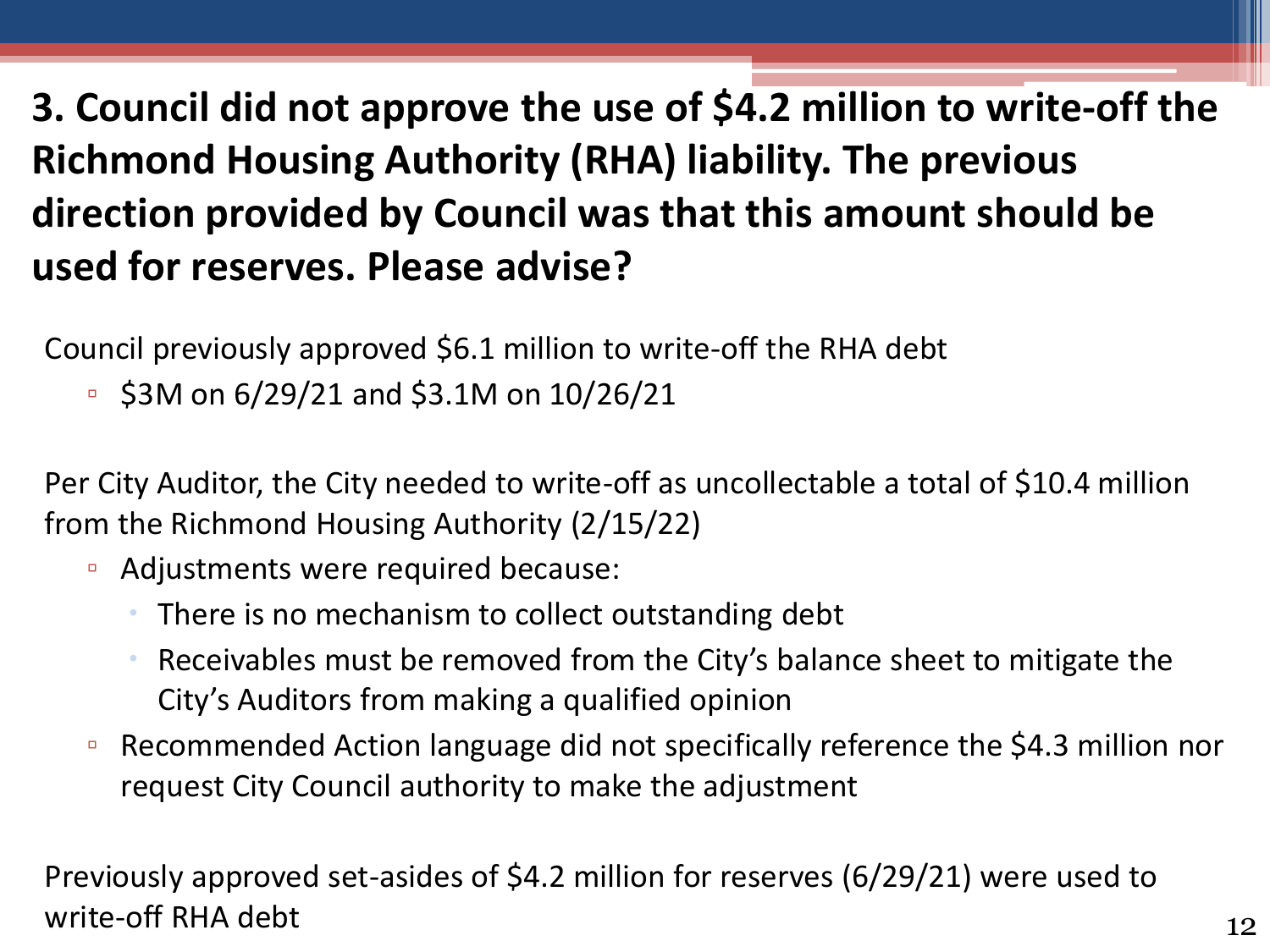#### **4. How much is spent annually to fund pensions benefits by each bargaining unit?**

| <b>Bargaining Unit</b>    |   | Total Actuals in FY20-21 |
|---------------------------|---|--------------------------|
| Police Officer's Assoc    |   | 12,035,153               |
| Police Mgmt               |   | 1,012,551                |
| IAFF Local 188            | S | 7,276,727                |
| Fire Mgmt                 | S | 500,791                  |
| City Council              | S | 123,463                  |
| <b>Executive Mgmt</b>     | S | 1,727,776                |
| IFPTE Local 21            | S | 4, 193, 526              |
| SEIU Local 1021           | S | 7,395,386                |
| SEIU Local 1021 Part Time | S | 509,276                  |
| <b>Grand Total</b>        | S | 34,774,649               |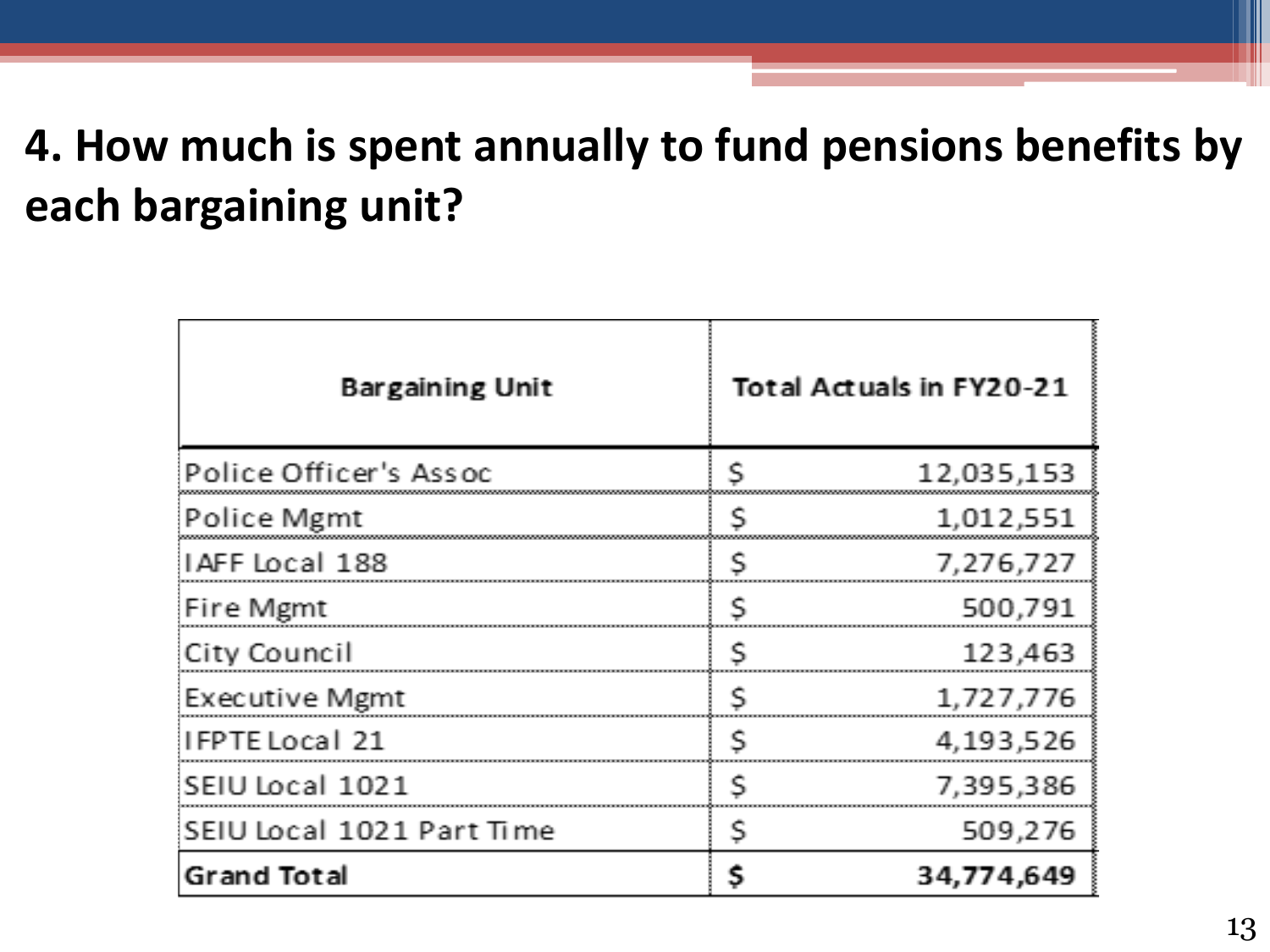**5. Can you clarify where the \$2.3 million used for onetime payments to employees is coming from? General Fund or Non-General Fund surplus?**

- \$2.3 million for the one-time payment to employees was part of the set-asides from FY 20-21 **general fund** budget savings
- Actual cost for one-time payments to general-funded staff was approximately \$1.8 million of the \$2.3 million
- Actual cost for one-time payments to **non-general** funded staff was approximately \$500,000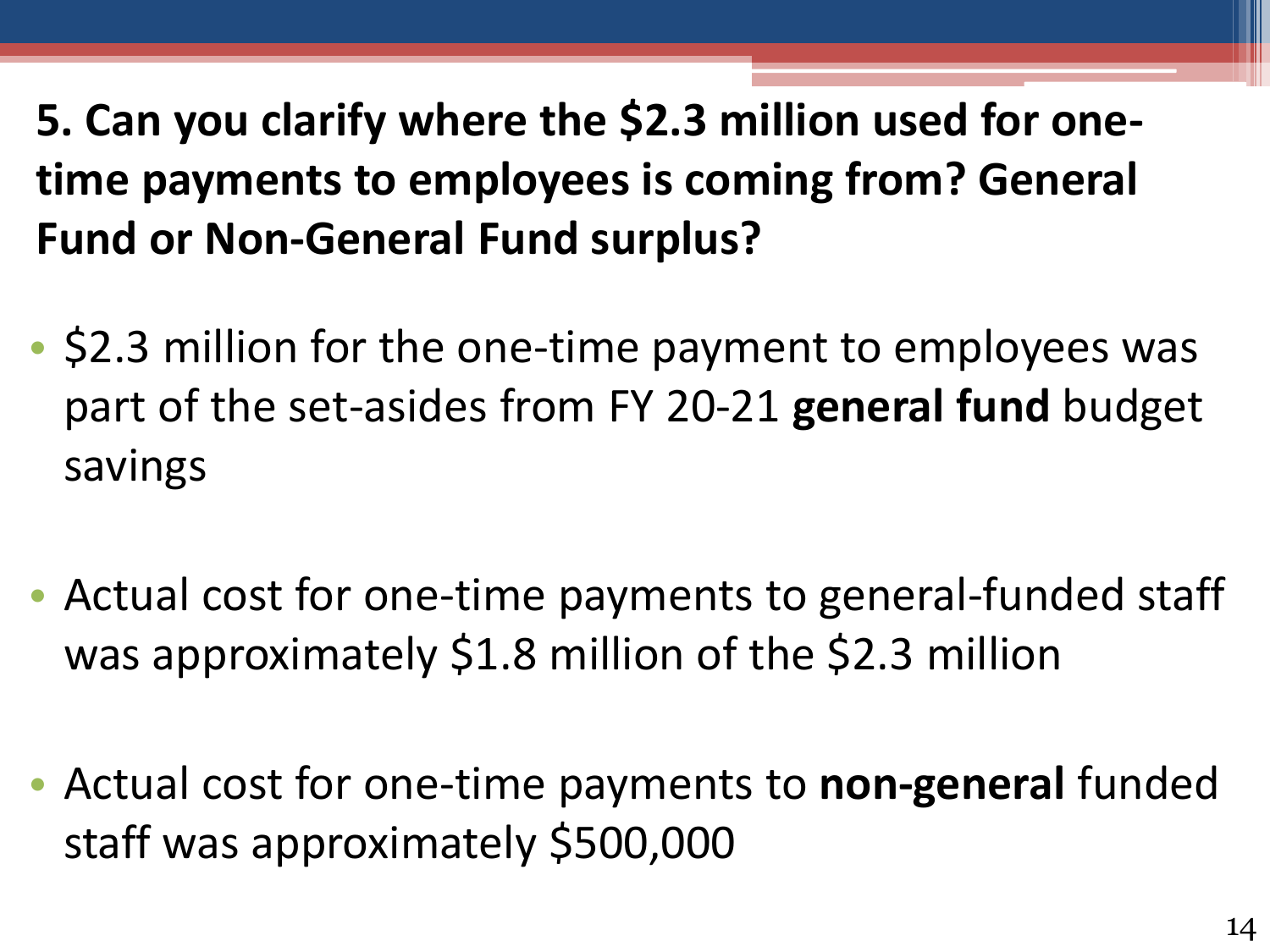#### **6. When \$6.3 million in set-asides was approved for Reimagining Public was any funding set to come from reserves?**

- None of the monies authorized by the City Council for the Reimagining Public Safety came from reserves.
- June 29, 2021, the City Council appropriated a total budget of \$6,380,000 for the Reimagining Public Safety program

| <b>Reimagining Public Safety</b>      |             |            |                                  |             |  |
|---------------------------------------|-------------|------------|----------------------------------|-------------|--|
| <b>Funding Source</b>                 | Amount      |            | Proposal/Program                 | Expenditure |  |
| <b>Police Department</b><br>Reduction | 3,000,000   |            | <b>YouthWORKS</b>                | 1,980,000   |  |
| <b>FY21 Excess</b>                    | 1,300,000   | <b>ONS</b> |                                  | 1,600,000   |  |
| Housing in Lieu/low-mod<br>fees       | 480,000     |            | Unhoused Intervention            | 1,800,000   |  |
| Elimination - vehicle<br>purchases    | 1,600,000   |            | <b>Community Crisis Response</b> | 1,000,000   |  |
| <b>Total Funding Sources</b>          | \$6,380,000 |            | <b>Total Expenditures</b>        | \$6,380,000 |  |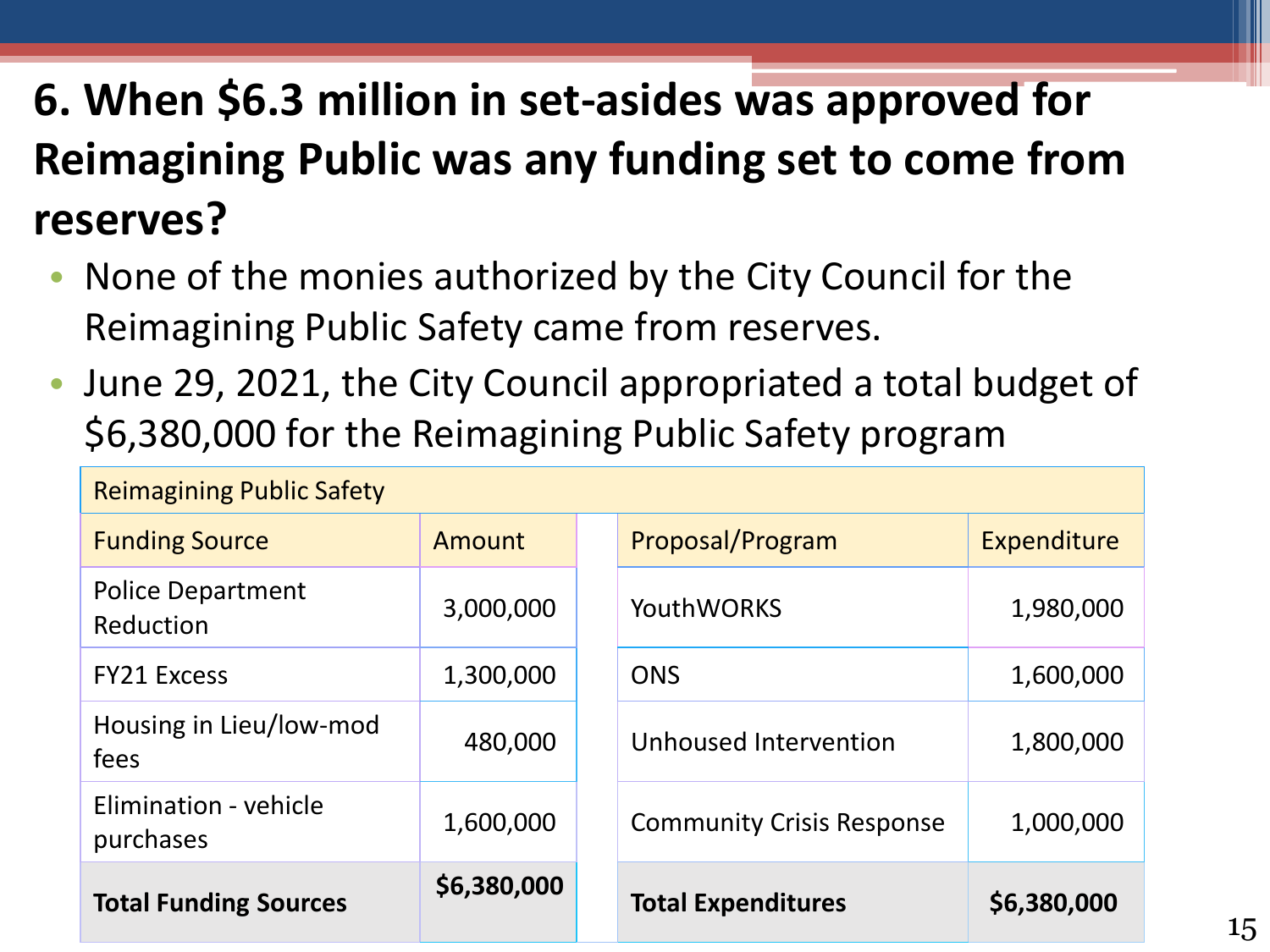#### **7. Why are the expenses increasing if we have well over 100 vacancies?**

- Year-to-date (YTD) actual expenditures for the salaries budget line item is at 49 percent or \$36.7 million
- The budget savings due to the higher vacancy rate is being offset by several factors:
	- 4 percent budgeted vacancy saving rate (\$3.6 million annually and \$1.8 million for 6 months) is offsetting the actual vacancy savings
	- Entire one-time payment to employees totaling approximately \$2.3 million (general fund and non-general fund) was made within the first six months of FY 2021-22
	- Salary reimbursements from grants are lower than budgeted, but there are still some pending adjustments affecting the first six months of the fiscal year
- Still under review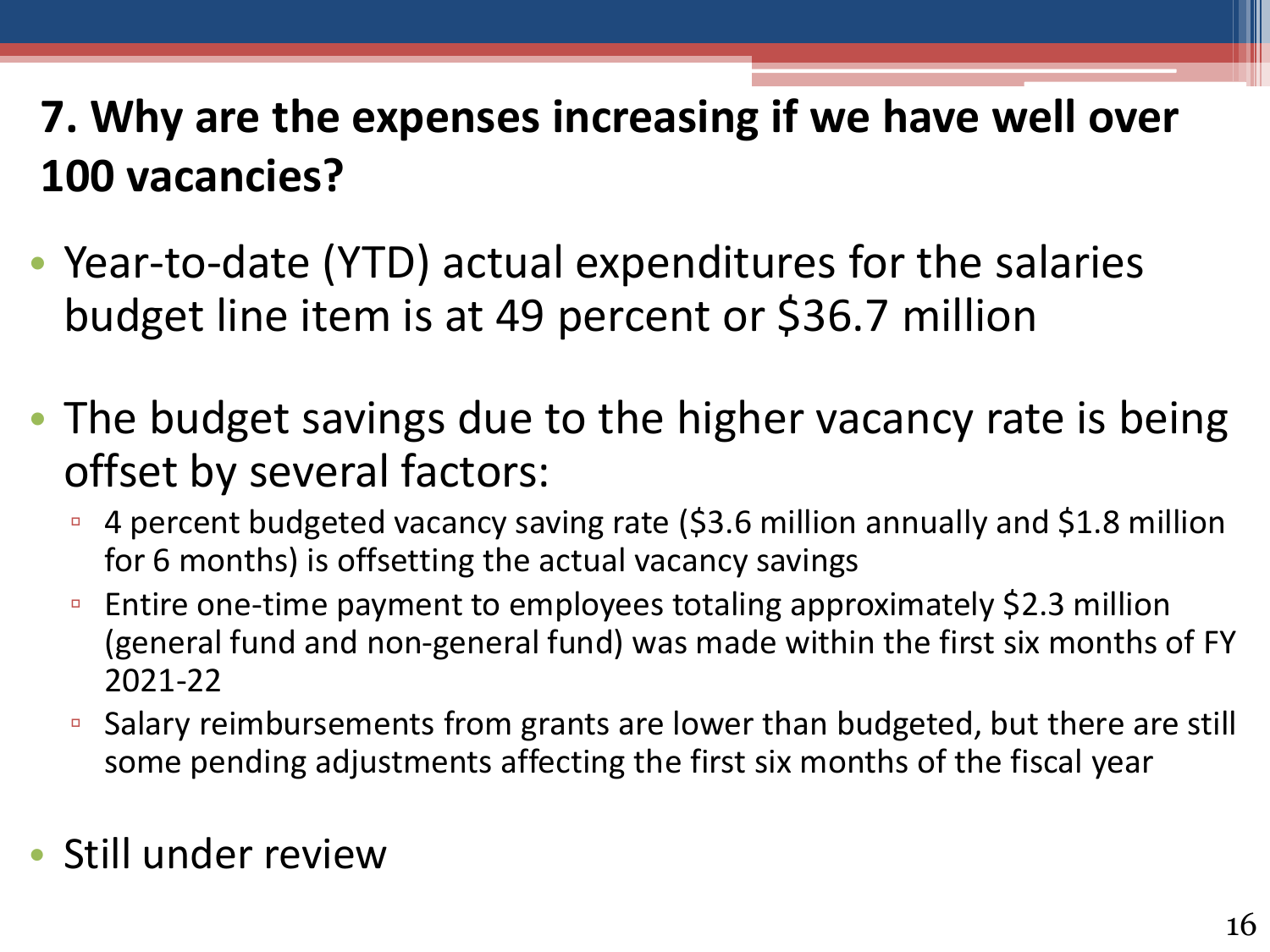**8. How is the city able to employ part-time (PT) staff without benefits? Is this practice consistent with the bargaining unit Memorandum of Understanding (MOU) requirements?**

Various labor MOUs between the City and the bargaining groups allow for the existence of part-time and/or temporary employees who do not receive benefits

• Examples of PT positions without benefits include employees hired in the summer in various recreation programs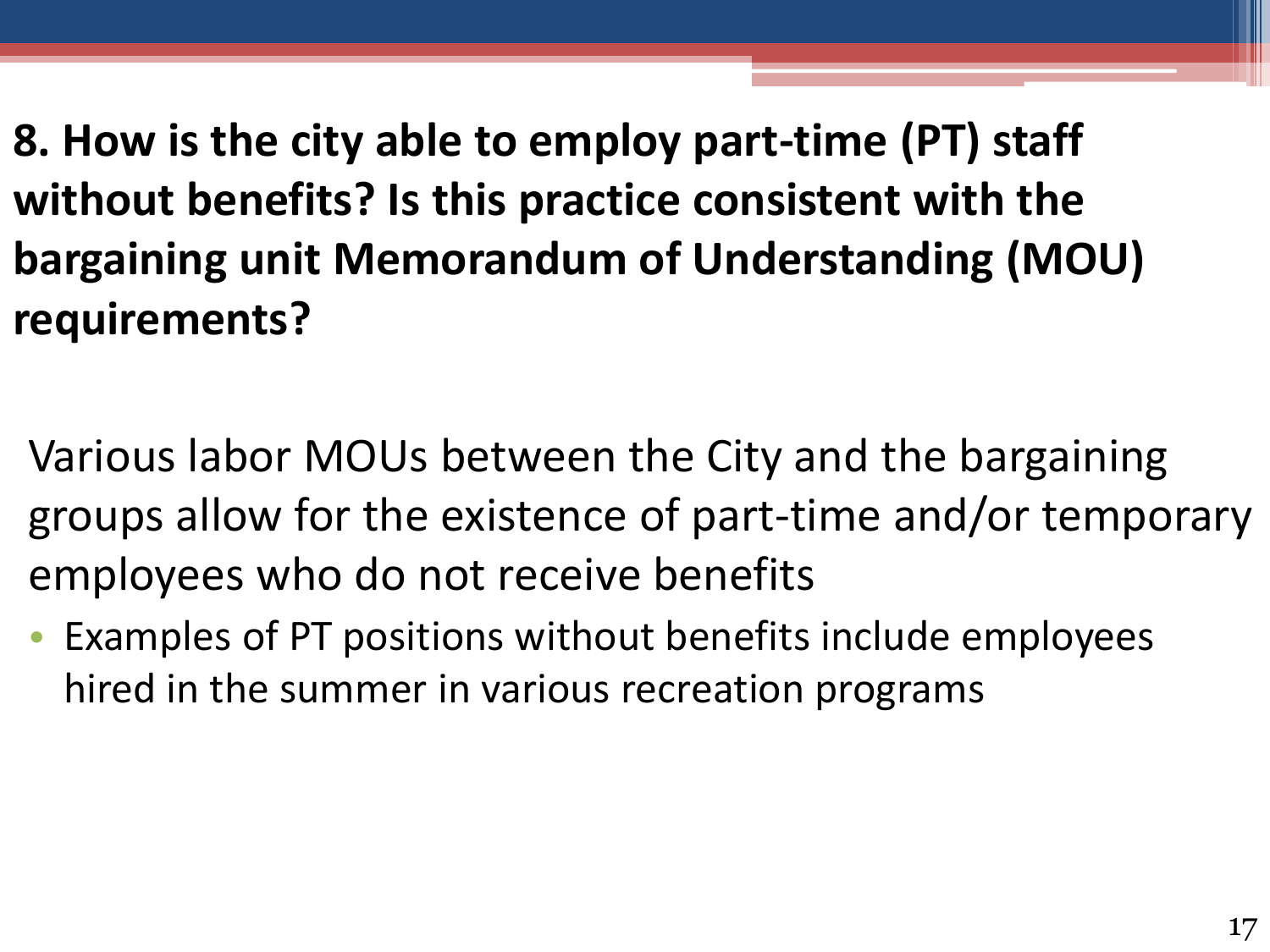**9. The community is interested in seeing certain improvements, projects, and maintenance throughout the City. What plans are there to add more positions (e.g., abatement and code enforcement) in the future?**

- Public Works Department had the greatest number of positions added/unfrozen in recognition of the many needs in the community
- The City is recruiting for a total of 18 positions in the Public Works Department
	- Positions include but are not limited to maintenance workers, utility works, and parks staff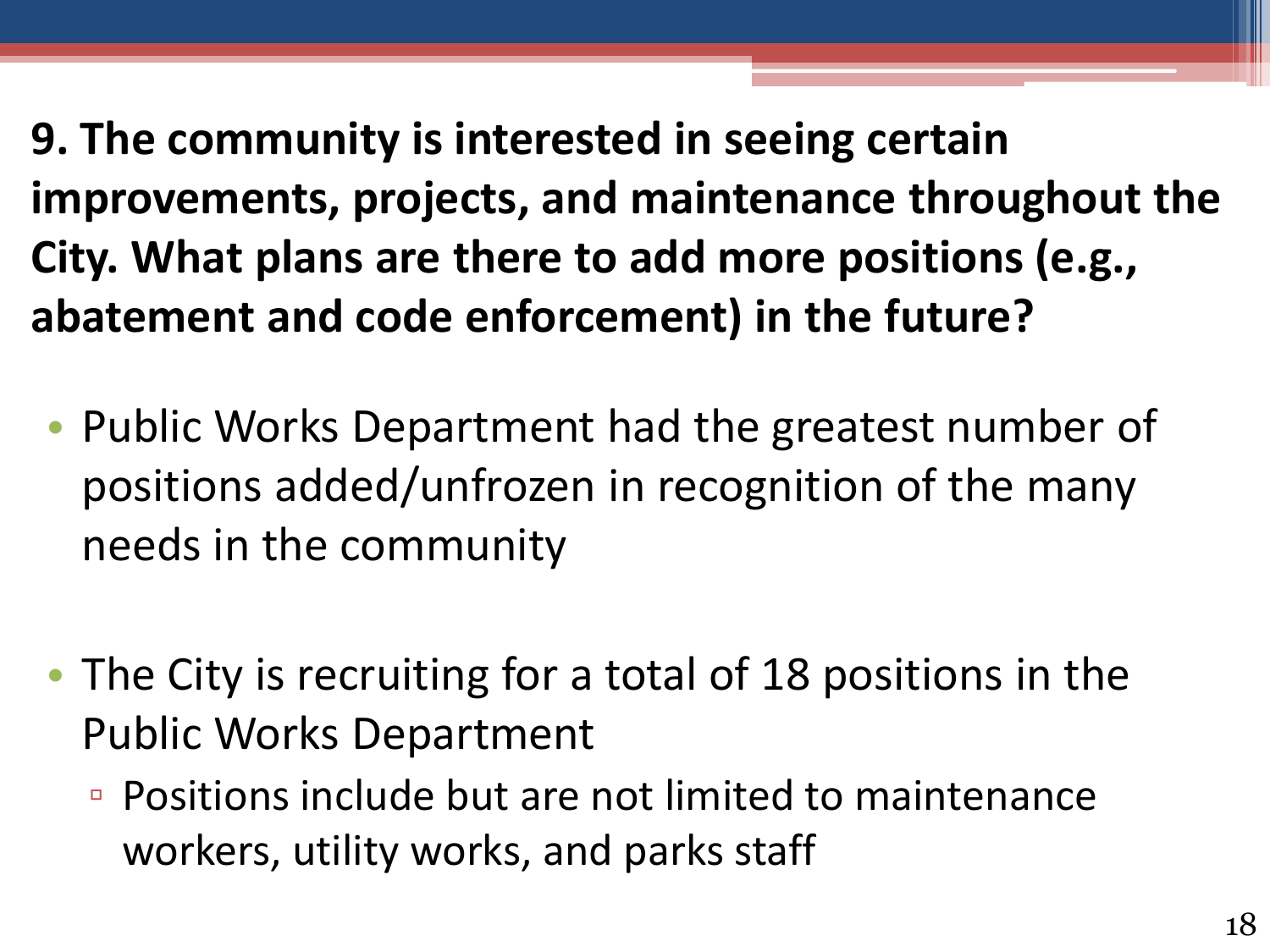**10. Will unused funding due to vacancies be put back into the General Fund as unallocated funding by the end of the FY? And will those funds bring the reserve up to 15 percent?**

- The fiscal year officially closes in December-February as part of the Annual Comprehensive Financial Report (ACFR)
- As part of the ACFR, the amount of excess revenues over expenditures will be known with certainty
- Staff will bring to the City Council options that will include achieving a reserve percentage rate above the City Council policy goal of 15 percent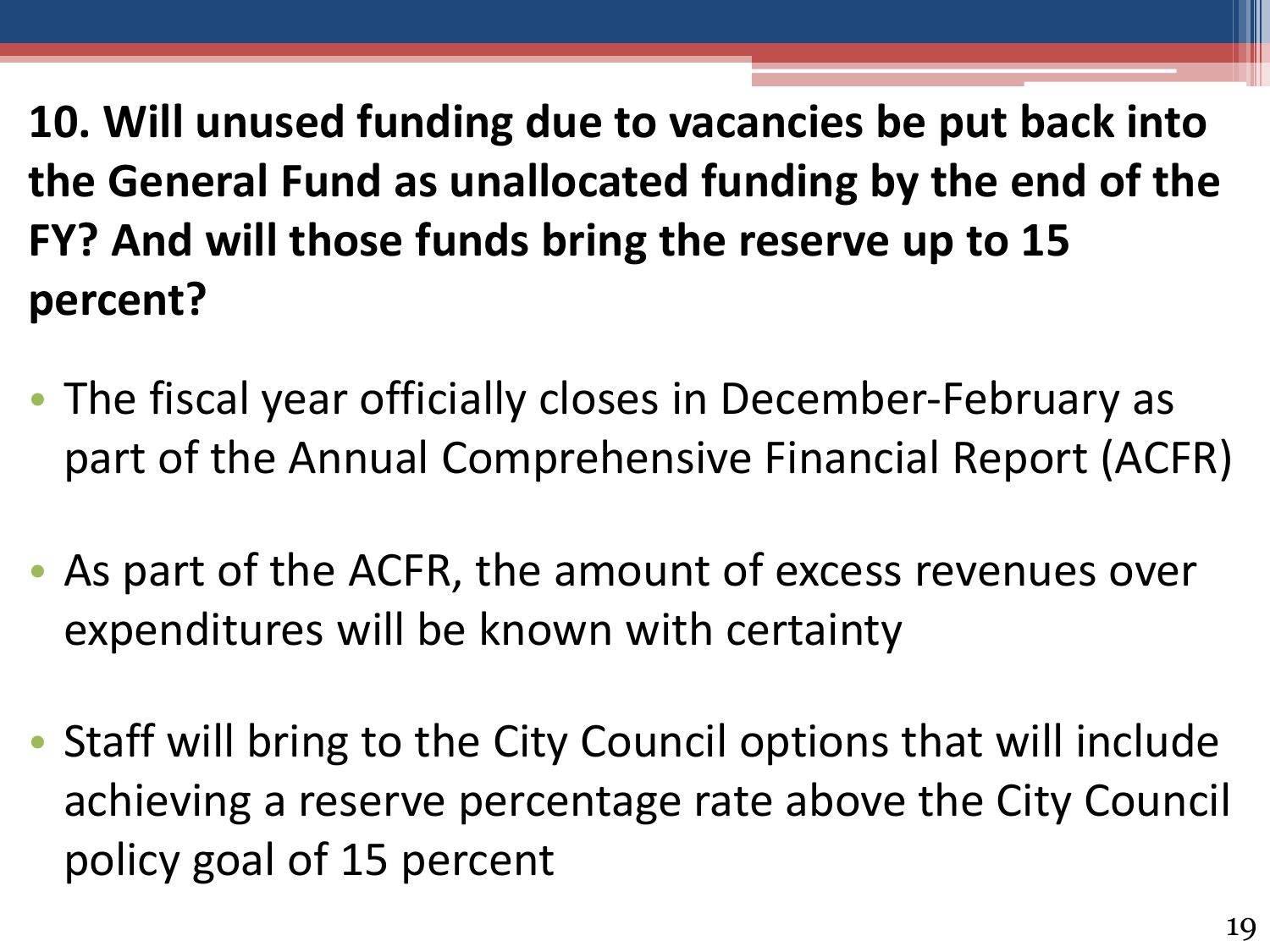#### **11. What's the difference between excess and reserves?**

- "Excess" is the difference between revenues exceeding expenditures
	- The City had "excess" revenue from FY20-21, that was allocated for other uses per City Council direction for FY21-22
- The "reserve" is a component of the Unassigned Fund Balance (not appropriated for any use or purpose)
	- For FY20-21, the \$22,477,829 unassigned fund balance calculated to 12.5 percent of FY21-22 budgeted General Fund expenditures so, the entire unassigned fund balance is considered the reserve